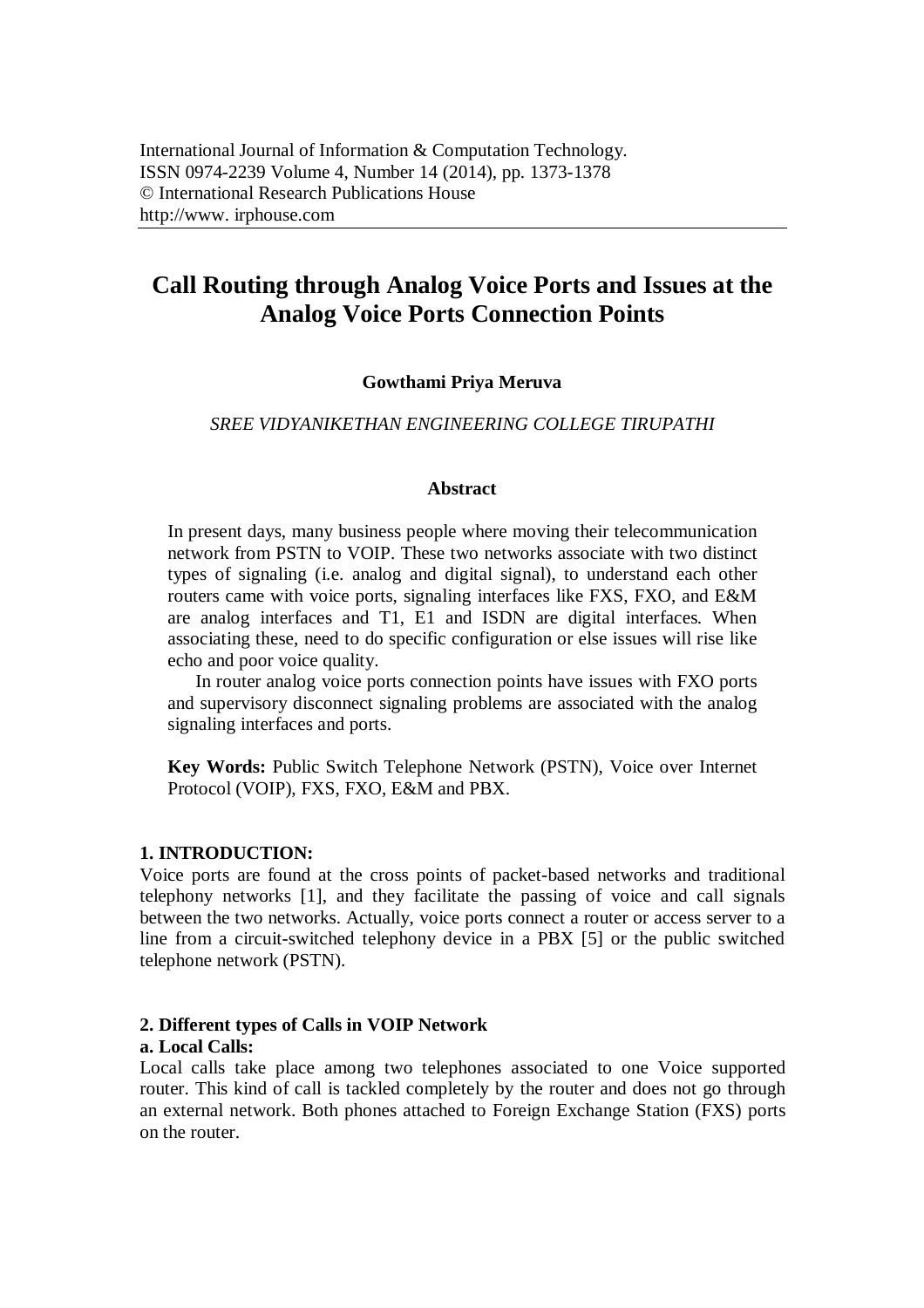# **b. On-Net Calls:**

On-net calls arise between two phones on same/identical network, the calls can be conquering through one or more voice aided routers, but the calls remain on the same network. The border telephones attached to the network via FXS ports or via a PBX [3], Which typically linked to the network through a T1 connection. IP phones that linked to the network through switches place on-net calls through Cisco unified Communication manager. The link through the network can be a LAN connection, or WAN connection.

# **c. Off-Net Calls:**

To get access to the PSTN [3], the user dials an access code, such as 9, from a phone directly linked to a Cisco voice-supported router or PBX [3]. The link to the PSTN is usually a single analog connection via a Foreign Exchange Office (FXO) port or a digital T1 or E1 connection.

# **d. PLAR Calls:**

PLAR calls robotically connect a phone to a second phone when the first phone goes off hook. When this association occurs, the user does not get a dial tone, because the voice-supported port that phone is linked to is preconfigured with a specific number to dial. A PLAR link can work between any type of signaling, including E&M, FXO, FXS, or any permutation of analog and digital interfaces. For example, you might have met a PLAR link at an airline ticket counter where you pick up a handset and are directly connected with an airline representative.

# **e. PBX-to-PBX Calls:**

PBX-to-PBX callsmake at a PBX [3] at one site and dismissed at a PBX at another site while using the network as convey between the two locations. Many business environments attach sites with private tie trunks. When migrating to a converged voice and data network, this same tie-trunk connection can be emulated across an IP network. Modern PBX [5] connections to a network are typically digital T1 or E1 with channel associated signaling (CAS) or Primary Rate Interface (PRI) signaling, although PBX connections can also be analog.

# **f. Inter-cluster Trunk Calls:**

As part of an overall migration policy, a business might swap PBXs with Cisco Unified Communications Managers. This includes IP phones linked to the IP network. Cisco Unified Communications Manager performs the call-routing functions formerly provided by the PBX. When an IP phone call is finding using a configured Cisco Unified Communications Manager, the call is evaluated to see if the call is destined for another IP phone below its control or if the call must be routed to a remote Cisco Unified Communications Manager for call completion. Inter-cluster trunk calls, are routed between Cisco Unified Communications Manager clusters using a trunk.

### **g. On-Net to Off-Net Calls:**

When planning a strong call-routing strategy, you might need to redirect calls via an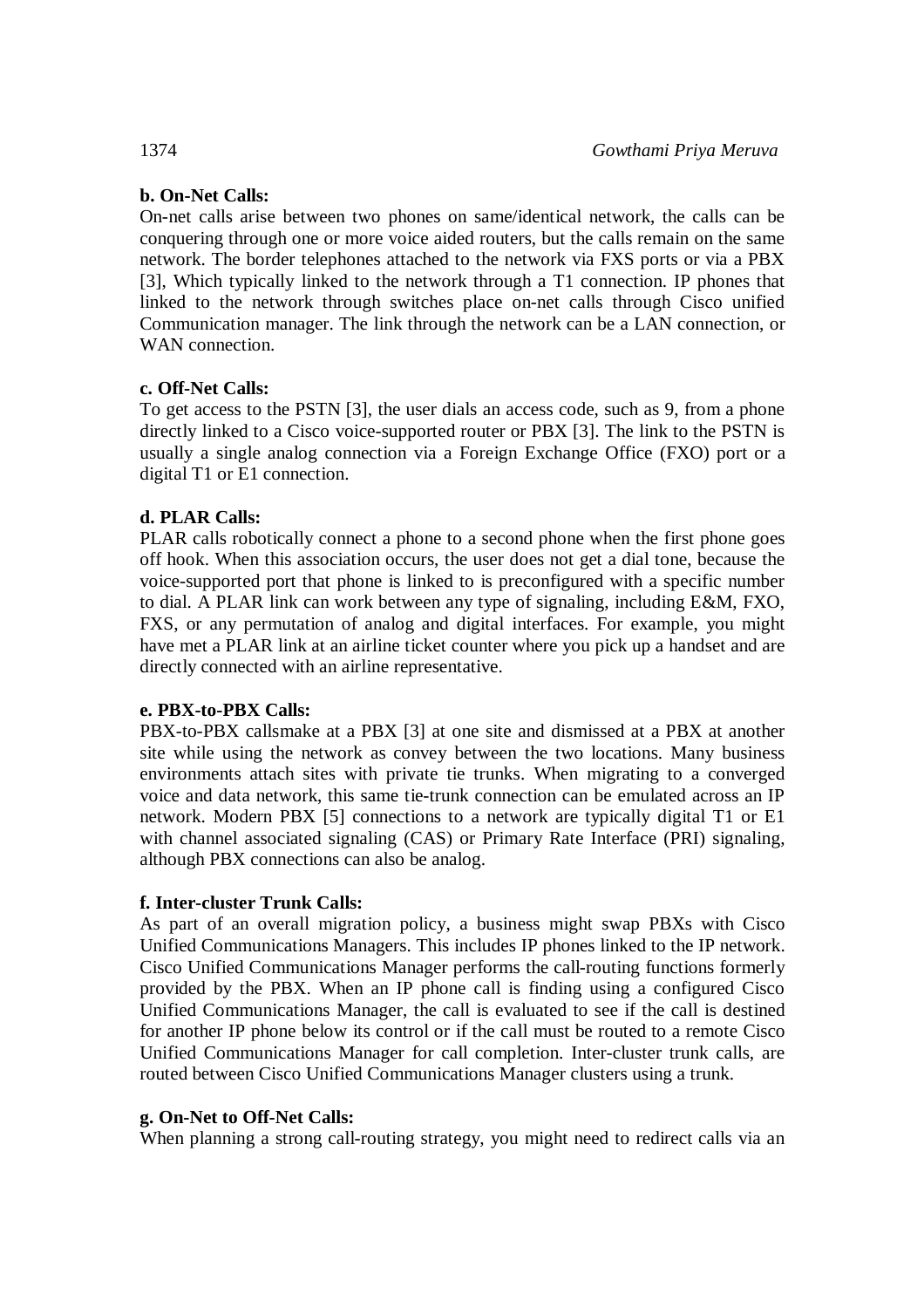alternative path should the primary path fail. An on-net to off-net call, initiates on a home network and is routed to an outside network, usually to the PSTN [1]. On-net to off-net call-switching functionality might be essential when a network link is down or if a network becomes overloaded and unable to handle all calls existing.

## **3. Voice Ports**

Voice ports on routers and access servers match physical telephony switch links so that voice calls and their associated signaling can be transferred entire between a packet network and a circuit-switched network or device. For a voice call to occur, certain data must be passed between the telephony devices at either end of the call, such as the on-hook status of the devices, the accessibility of the line, and whether an incoming call is trying to reach a device. This information is referred to as signaling, and to progression it correctly, the devices at both ends of the call segment, which are straight associated to each other, must use the same type of signaling and unacceptably coordinated electrical components can cause echo and create poor audio quality [6].

## **3.1 Signaling Interfaces:**

Voice ports on routers and access servers considerably link the router, access server, or call control device to telephony devices such as telephones, fax machines, PBXs [5], and PSTN [1] central office (CO) switches via signaling interfaces.

These signaling cross points generate information about things such as

- On-hook status
- Ringing
- Line seizure

The signaling interfaces include FXO, FXS, and E&M, which are types of analog interfaces. Digital signaling interfaces include T1, E1, and ISDN. Some digital associations follow FXO, FXS, and E&M interfaces. It is vital to know which signaling method the telephony side of the connection is using and to match the router configuration and voice interface hardware to that signaling method.

### **3.2 Analog Voice Ports:**

Analog voice port lines attach routers in packet-based networks to analog two-wire or four-wire circuits in telephony networks. Two-wire circuits tie to analog telephone or fax devices, and four-wire circuits connect to PBXs [3]. Relations to the PSTN CO [1] are typically made with digital interfaces. Three types of analog voice interfaces are supported by Cisco gateways.

The following is a detailed enlightenment of each of the three types of analog voice interfaces:

A. FXS: An FXS interface ties the router or access server to end-user equipment such as telephones, fax machines, or modems. The FXS crossing point supplies ring, voltage, and dial tone to the station and includes an RJ-11 connector for basic telephone equipment, key sets, and PBXs.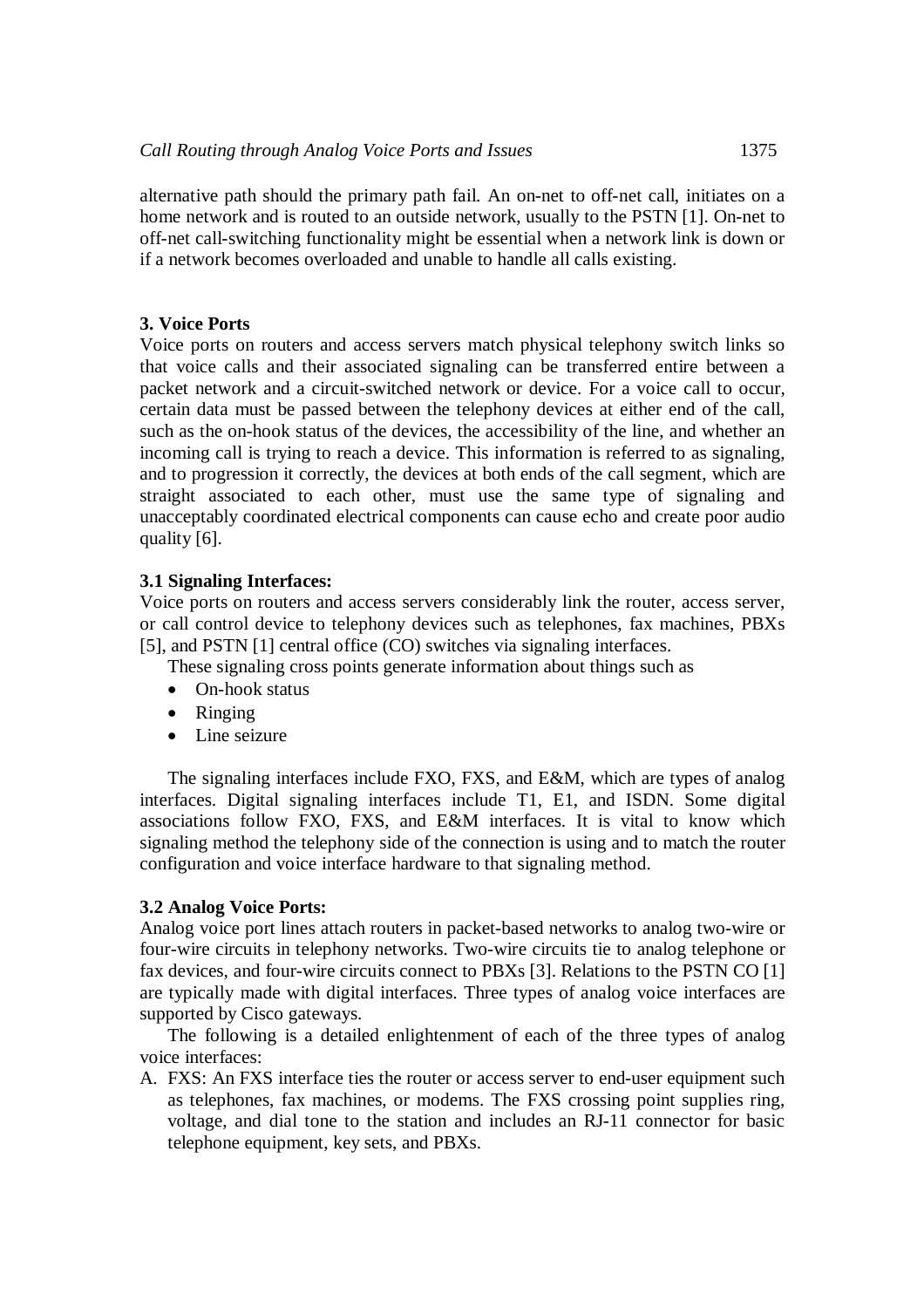- B. FXO: An FXO crossing point is used for trunk, or tie-line, connections to a PSTN CO or to a PBX that does not support E&M signaling (when the local telecommunications authority permits). This interface is of value for off- site station applications. A standard RJ-11 modular telephone cable connects the FXO voice interface card to the PSTN or PBX [5] via a telephone wall outlet.
- C. E&M: Trunk circuits join telephone switches to one a new. They do not tie enduser equipment to the network. The most common form of analog trunk circuit is the E&M interface, which uses special signaling paths that are separate from the trunk audio path to convey information about the calls. The signaling paths are known as the E-lead and the M-lead. E&M links from routers to telephone switches or to PBXs are preferable to FXS and FXO connections because E&M provides better answer and disconnect supervision.

### **4. Analog Signaling**

The human voice produces sound waves, and the telephone conveys the sound waves into electrical signals, analogous to sound. Analog signaling is not healthy/strong because of line noise. Analog transmissions are strengthening by amplifiers because the signal becomes reduced the farther it travels from the CO. As the signal is strengthened, the noise is also strengthened, which often causes an unfeasible connection.

In digital networks, signals are transmitted over great distances and coded, regenerated, and decoded without disgrace of quality. Repeaters amplify the signal and clean it to its original condition. Repeaters then establish the original sequence of the signal levels and send the clean signal to the next network destination. Signaling techniques can be placed into one of three categories:

- A. Supervisory: Involves the discovery of changes to the status of a loop or trunk. When these changes are discovered, the supervisory circuit generates a fixed response. A circuit (loop) can close to connect a call, for example.
- B. Addressing: Involves passing dialed digits (pulsed or tone) to a PBX or CO [5]. These dialed digits provide the switch with an association path to another phone or customer premises equipment.
- C. Informational: Provides audible tones to the user, which indicates certain situation such as an incoming call or a busy phone.

### **4.1 FXS and FXO Supervisory Signaling:**

FXS and FXO interfaces indicate on-hook or off-hook status and the seizure of telephone lines by one of two access signaling methods: loop-start or ground-start. The type of access signaling is determined by the type of service from the telephone company's CO. Standard home telephone lines use loop-start, but business telephones can order ground-start lines instead.

### **4.2 E&M Signaling:**

E&M is another signaling technique used mainly between PBXs [3] or other networkto- network telephony switches. E&M signaling supports tie-line type facilities or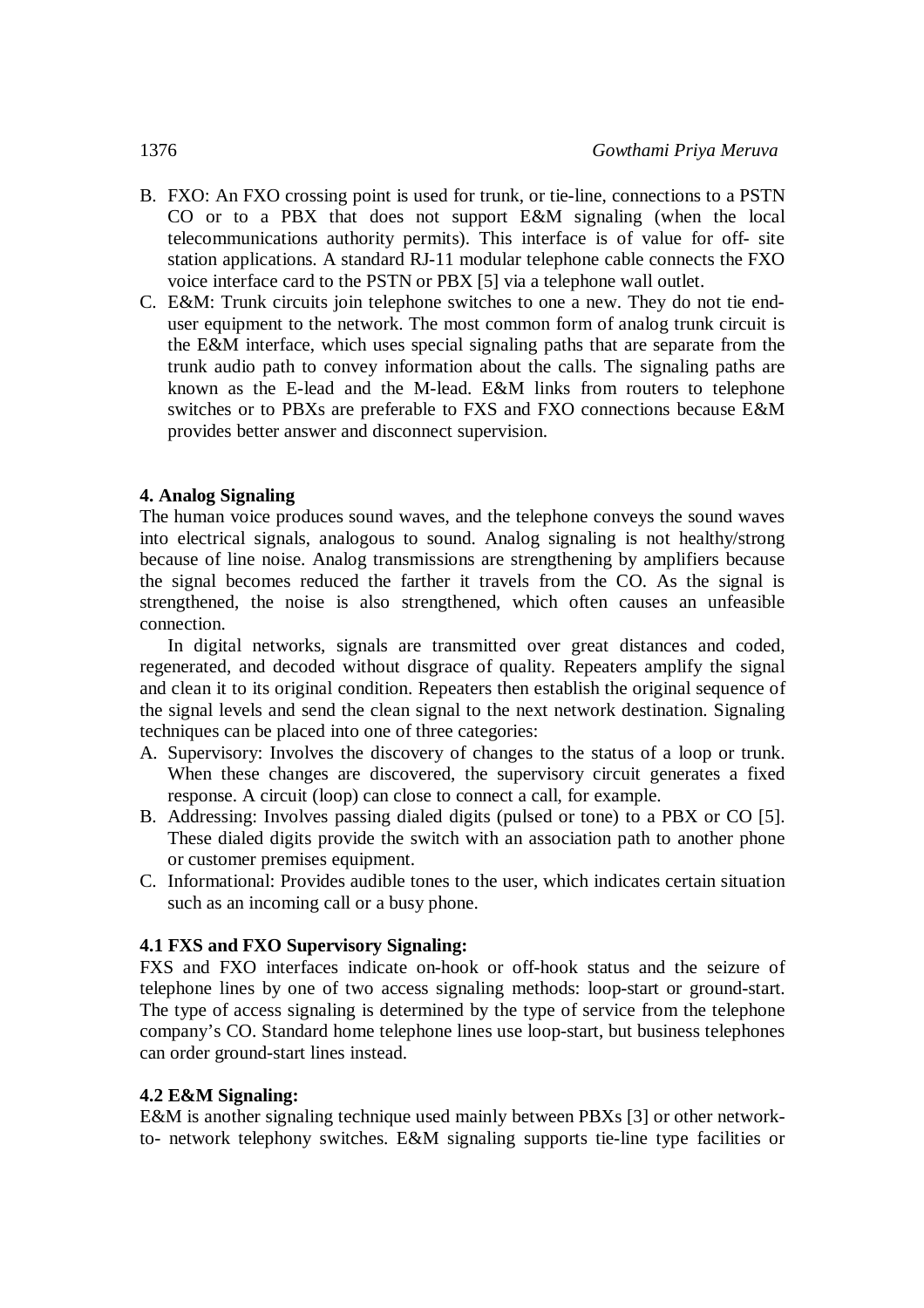signals between voice switches. Instead of superimposing both voice and signaling on the same wire, E&M uses separate paths, or leads, for each.

#### **5. Understand Supervisory Disconnect Signaling Methods 5.1 Ground-start Signaling Disconnect**

Ground-start signaling can be used on the FXO port of the router if the switch is able of providing a ground-start association. When configured, the switch take off the ground from the connection and the FXO port goes on-hook.

### **5.2 Power Denial-based Supervisory Disconnect:**

Power denial discovery is a disruption of line power from the switch or PBX to the FXO port, which lasts at least 350 ms. The FXO interface on the router finds that power is no longer there and interprets this as a supervisory disconnect indication.

#### **5.3 Battery Reversal:**

Battery reversal is established by reversing the battery division on the PBX. This is done primarily when the call is associated (far-end answer), with the polarity reversed throughout the entire discussion. When the far-end disconnects, the battery polarity is changed back to normal to indicate call cut off. PBX uses the battery reversal indication to start billing.

#### **5.4 Tone-based Supervisory Disconnect:**

Supervisory Tone is the audible frequencies that a PBX [5] can produce to indicate that a call has been released (caller back on-hook) and the connection should be disconnected. The tones are different in most countries. The router's FXO port can be configured to interpret the tones as Supervisory Disconnect and disconnect the call.

#### **6. Issues at the Analog Voice Port connection point**

When loop-start signaling is used, a router's FXO crossing point looks like a phone to the switch it linked to. The FXO crossing point closes the loop to specify off-hook. The switch always provides a battery so there is no disconnect management from the switch side. Since a switch expects a phone user (example of an FXO interface) to hang up the phone when the call is finished (on either side), it also hope the FXO port on the router to hang-up. This "human involvement" is not built into the router. The FXO port hopes the switch to tell it when to hang-up (or remove the battery to specify on-hook). Because of this, there is no warranty that a near-end or far-end FXO port cut-Off the call once either end of the call hangs-up.

The most common sign of this problem are phones that continue to ring when the caller has cleared, or FXO ports that stay busy after the previous call should have been finished.